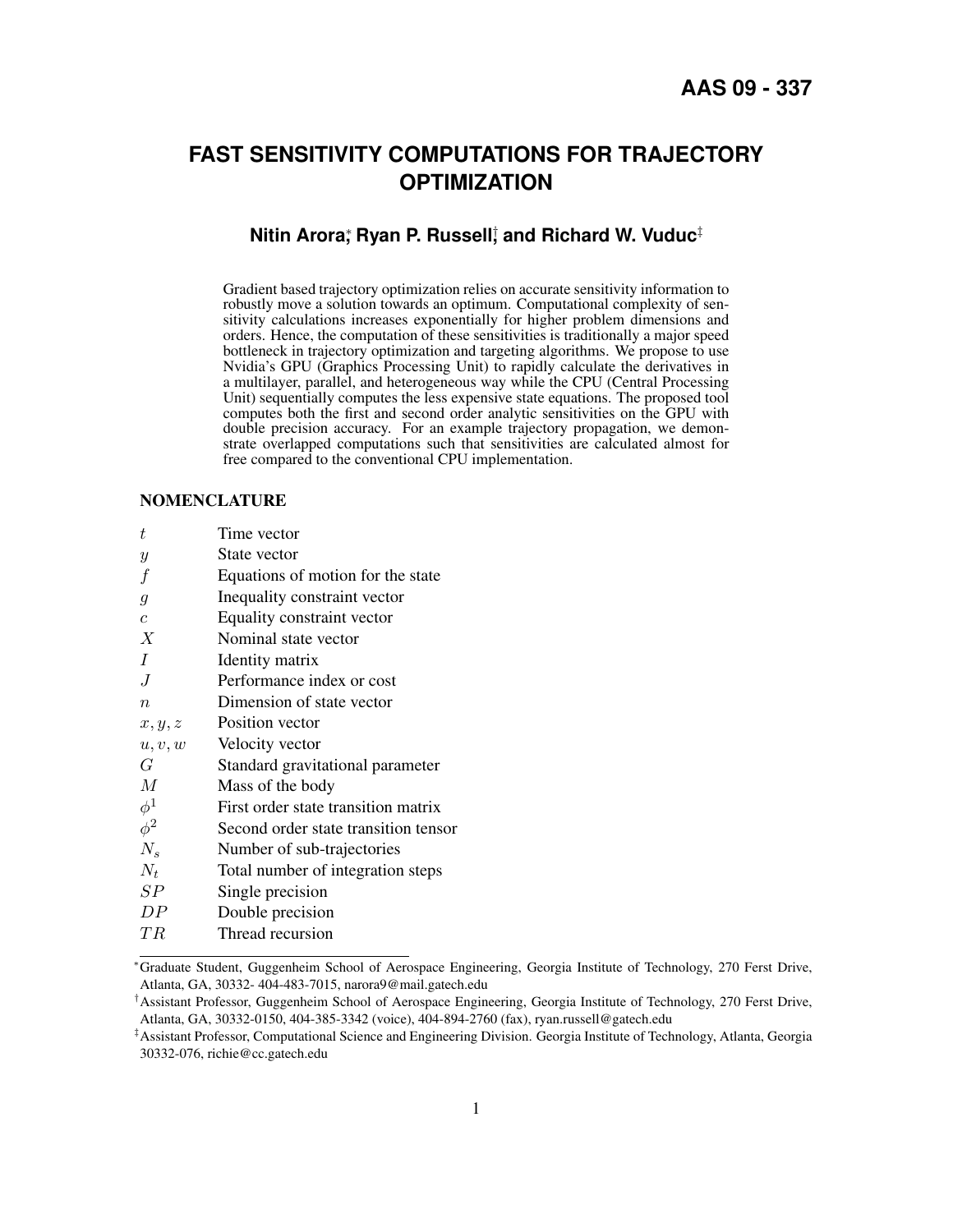| STM          | State transition matirx, $\in \Re_{N \times N}$            |
|--------------|------------------------------------------------------------|
| STT          | State transition tensor, $\in \Re_{N \times N \times N}$   |
| <i>GPU</i>   | <b>Graphics Processing Unit</b>                            |
| CPU          | <b>Central Processing Unit</b>                             |
| <i>ODE</i>   | Ordinary diffrential equation                              |
| Gflop/s      | Giga floating point operations per second                  |
| nsub         | Total number of points per sub-trajectory (multiple of 16) |
| scale        | Scaling parameter for nsub                                 |
| $s/c$ revs   | Space craft revolutions                                    |
| CUDA         | Compute Unified Device Architecture                        |
| NVCC         | NVIDIA C compiler                                          |
| <i>GPGPU</i> | General-purpose computing on graphics processing units     |
|              |                                                            |

Conventions

| $\dot{i}$  | $ith$ sub-trajectory                                                                 |
|------------|--------------------------------------------------------------------------------------|
| $\dot{j}$  | $i^{th}$ point on a sub-trajectory                                                   |
| T          | Transpose                                                                            |
| $\delta x$ | Very small change in x                                                               |
| $\dot{x}$  | Complete derivative of x with respect to time                                        |
| $A^*B$     | Matrix times tensor, A is a matrix and B is a tensor: $A^*B = \sum_k A(:,.)B(:,.,k)$ |
|            | $A^T * B^* A$ Matrix transpose times tensor times matrix,                            |
|            | A is a matirx and B is a tensor: $A^T * B^* A = \sum_k [A(:,:)^T B(k, :,:) A(:,:)$   |

# INTRODUCTION

Mathematical and computational models are used in all areas of science and engineering for performing optimization [\[1,](#page-14-0) [2,](#page-14-1) [3,](#page-14-2) [4,](#page-14-3) [5\]](#page-14-4). Gradient based numerical optimization relies on accurate sensitivity information to robustly move a solution towards an optimum. While there are various subfields in numerical optimization such as Optimal Control [\[6,](#page-14-5) [7,](#page-14-6) [8,](#page-14-7) [9,](#page-14-8) [10\]](#page-14-9) and Parameter Optimization [\[11,](#page-14-10) [12\]](#page-14-11) , all gradient based continuous methods make use of numerical sensitivities to select new step directions.

Specifically many trajectory optimization algorithms rely heavily on higher order sensitivity information [\[13,](#page-14-12) [14](#page-14-13) [15\]](#page-14-14). Computational burden of sensitivity calculations increases exponentially with problem complexity and the requirement for higher order derivatives. Therefore, with the existing CPU architecture, it is often not feasible to solve realistic model problems because of the extraordinarily expensive sensitivity calculations. Given a function evaluation computational complexity of  $O(n)$ , the corresponding first order sensitivities have a computational complexity of  $O(n^2)$ , and similarly second order sensitivities have a computational complexity of  $O(n^3)$ . This complexity (and the high costs of large CPU clusters required to overcome) therefore prohibits many classes of high-fidelity optimization problems from being solved.

Parallel sensitivity analysis has been limited to a narrow class of problems [\[16,](#page-15-0) [17,](#page-15-1) [18,](#page-15-2) [19\]](#page-15-3). These methods are either not scalable or they perform inefficiently as the current CPU hardware is not able to exploit the massive parallelism present in the underlying problem.

The Nvidia's CUDA (Compute Unified Device Architecture) technology provides a convenient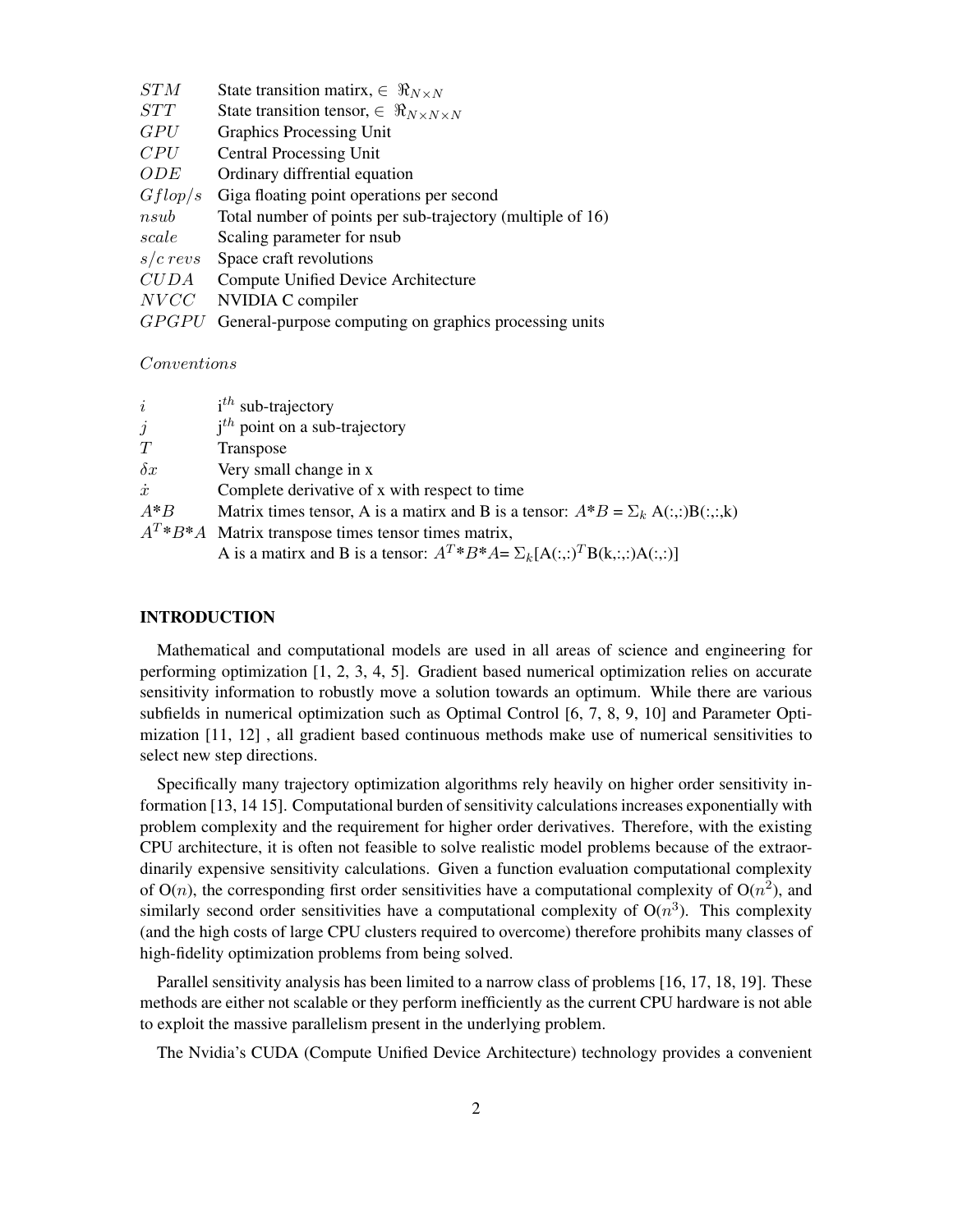solution to the above problem. Nvidia's GPU architecture is tailor made to exploit fine grain parallelism and CUDA makes it possible to program the hardware efficiently. With the introduction of double precision capability in the new Nvidia's TESLA C1060 [∗](#page-2-0) processor, it is now possible to achieve dramatic speedups if new and innovative algorithms utilize the large amount of parallelism efficiently.

In this paper we propose a new tool, which exploits heterogeneous programming by utilizing the CPU and Nvidia's Graphics Card (GPU) together to achieve substantial speedups for sensitivity computation. The proposed algorithm breaks the CPU derived solution trajectory (or solution path) into numerous smaller blocks and solves the associated sensitivities in a heterogeneous parallel manner on the GPU. These multiple levels of parallelism exploit the fine grained architecture of the GPU.

We perform comparisons with a CPU only simulation on an example Keplerian trajectory. The new CPU plus GPU method is shown to achieve speedups of 233 times and 21 times for first order STM and second order STT sensitivity computations respectively, while maintaining accuracy of at least 13 significant digits. The final speedup for a two body trajectory plus sensitivity propagation over the complete CPU implementation is 4 times (approximately) and 14 times (approximately) for first order STM and second order STT sensitivity evaluations respectively. The tool is general in its design and implementation subject only to user defined equations of motion. The fast sensitivity propagations can therefore be useful to a wide variety of gradient based optimization or targeting problems.

In the forthcoming sections we state the general sensitivity formulation, provida a brief introduction of the current NVIDIA GPU and the CUDA programming model, explain the algorithmic implementation, and finally present the example results.

# GENERAL SENSITIVITY FORUMULATION

Numerical optimization refers to maximizing or minimizing a continuous function subject to certain constraints and input variables. A general numerical optimization strategy is shown in Fig [1.](#page-3-0) The black box function can be any continuous function of the input.

A common and general optimization problem involving state equations is mathematically defined as follows

$$
\min_{y(t_0)} J(y_f, t_f), \text{ subject to } \begin{cases} \dot{y} = f(y, t) \\ c(y_f, t_f) = 0 \\ g(y_f, t_f) < 0 \\ y \in \Re, t \in \Re + \end{cases}
$$

Here  $J$  is the performance index which we want to minimize,  $y$  is the vector of state (and control) variables, t is time,  $f(y)$  represents dynamics of the system,  $c(y)$  and  $g(y)$  are the equality and inequality constraints (of arbitrary dimension) on the state vector. If  $J=0$  the problem reduces to a targeting or boundary value problem.

To solve the above problem using gradient methods , the sensitivities (derivatives) of the final sate vector with respect to the initial state vector are required. The first order derivatives can be

<span id="page-2-0"></span><sup>∗</sup> http://www.nvidia.com/object/product tesla c1060 us.html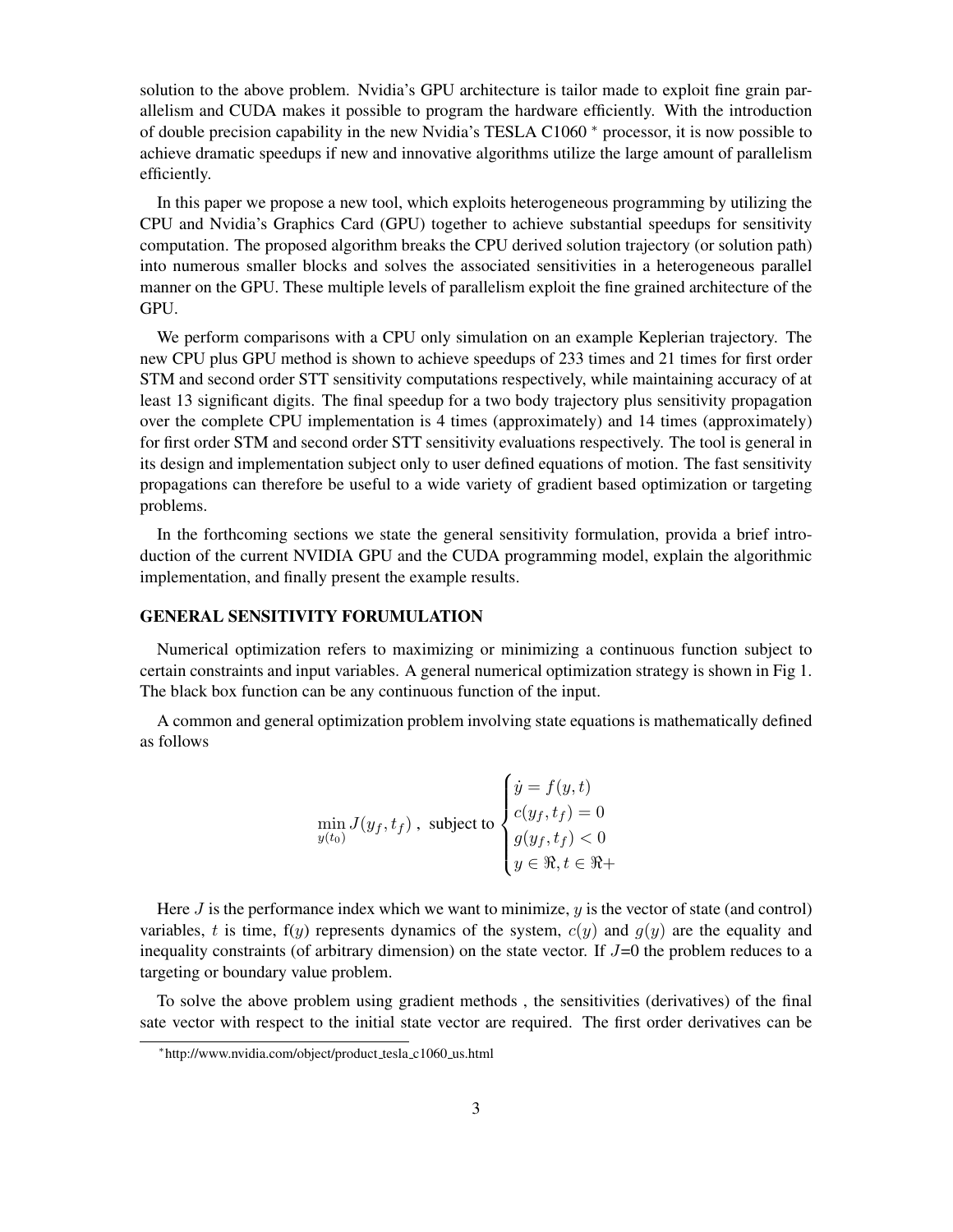

<span id="page-3-0"></span>Figure 1. General Solution Strategy

computed using numerical differencing of the function or analytically by direct integration of the so-called state transition matrix (STM) [\[7,](#page-14-6) [20\]](#page-15-4). Many solution techniques (Newtons method for example) require second order derivatives to converge the solution efficiently towards the optimum. The second order state transition tensors (STT) can also be calculated via numerical differencing or direct integration [\[13,](#page-14-12) [21,](#page-15-5) [15\]](#page-14-14). The STM and STT are used to map derivatives from one time to another on a given continuous trajectory. Please refer to [\[20,](#page-15-4) [21,](#page-15-5) [22\]](#page-15-6) for detailed discussion of STM and STT. The STTs have an exceptionally high computational cost associated with them. Hence, second order derivatives (hessians) are usually only approximated; and full second order derivatives are only used in specialized high-fidelity methods [\[23,](#page-15-7) [24\]](#page-15-8). Many important trajectory optimization problems are highly non-linear in nature making these higher order sensitivitiy computations very attractive in the solution process.

The general taylor series expression for the first order STM and the second order STT about the nominal state  $(X)$  is given by Eq. 1

$$
\delta X_{j+1} = \phi^1 \delta X_j + \frac{1}{2} \delta X_j^T \ast \phi^2 \ast \delta X_j \tag{1}
$$

These highly coupled sensitivities ( $\phi^1$  and  $\phi^2$ ) are evaluated alongside the integration of the state vector by solving Eq. 2 and Eq. 3.

$$
\dot{\phi}^1 = f_x \phi^1 \tag{2}
$$

$$
\dot{\phi}^2 = f_x^* \phi^2 + (\phi^1)^T^* f_{xx}^* \phi^1 \tag{3}
$$

subject to initial condition  $\phi^1(t_o) = I_{n \times n}$  and  $\phi^2(t_o) = 0_{n \times n \times n}$ 

The complexity of computing the sensitivities in terms of flops (floating point operations per second) is of the order  $O(n^{p+1})$ , where *n* is the dimension of the state vector and *p* is the order of sensitivity required. In this paper we consider only up to p=2. Consider a typical trajectory problem of dimension 6. The STT and STM are of dimension 6x6 and 6x6x6 respectively. A concurrent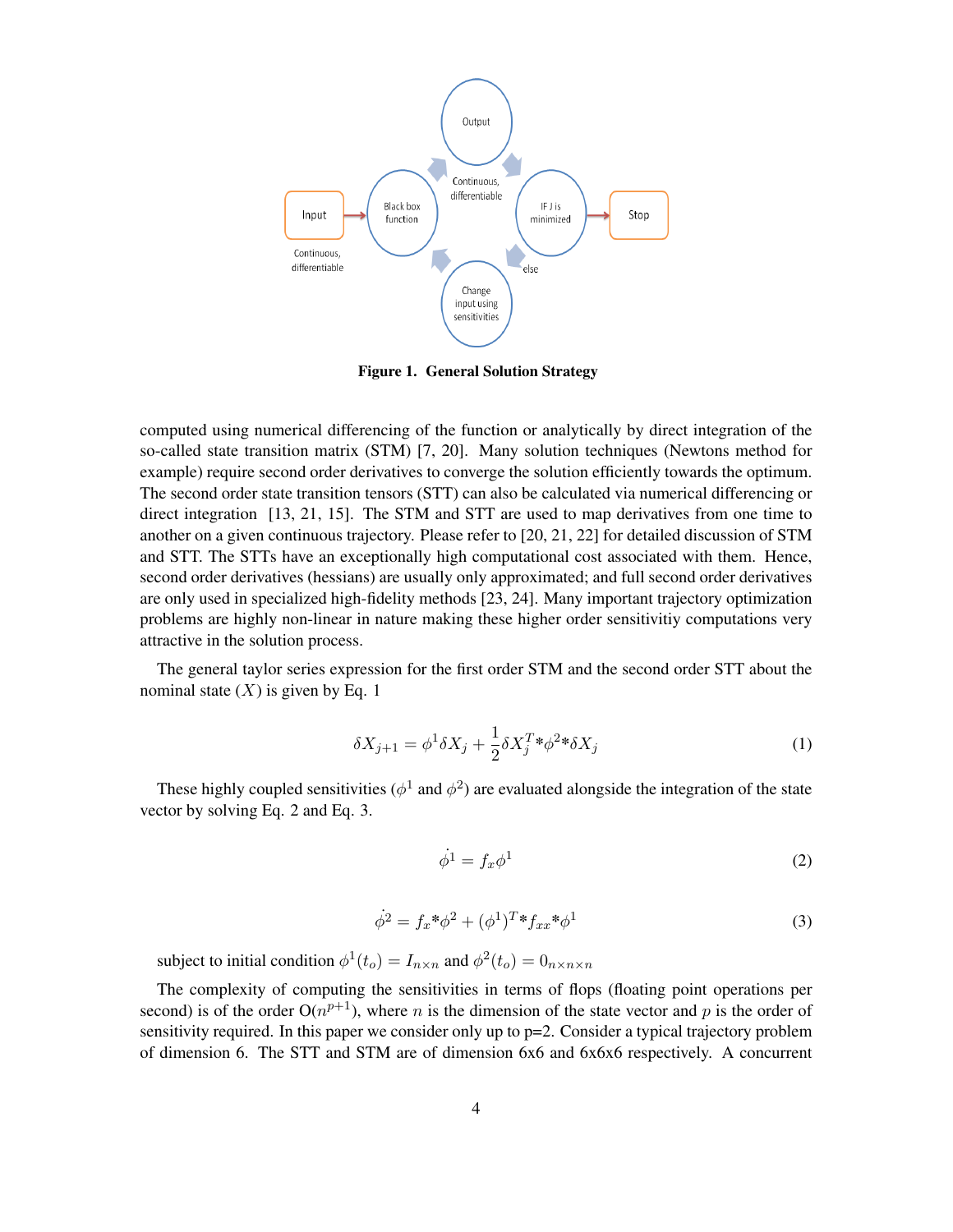evaluation of the state, STM, and STT therefore requires numerical integration of 6+36+216 coupled equations. Note that the STT dimension can be reduced to  $n(n + 1)/2$  if symmetry is considered.

Although the successive steps of the state trajectory must be computed in sequential form, the STM and STT can be calculated in parallel once all points of the state are known. We build upon this insight and use the Nvidia GPU hardware with the help of CUDA technology to achieve substantial performance improvement. In the next section we give a brief overview of the Nvidia GPU architecture and the CUDA technology.

## NVIDIA GPU ARCHITECTURE AND CUDA

Recent advances in the programmable GPU has lead to the development of a highly parallel and multi-threaded processor with many-cores(nvidia cite). Given the GPU's high computational power and its ability to tap fine grain parallelism, researchers are now mapping non-graphical applications to the hardware with a wide range of success [\[25,](#page-15-9) [26,](#page-15-10) [27,](#page-15-11) [28,](#page-15-12) [29\]](#page-15-13). This field is generally called GPGPU (General Purpose Computing on GPU's) programming. The main breakthrough in GPGPU programming came with the development of Nvidia TESLA architecture (in late 2006 [\[30\]](#page-15-14) ) along with the recent introduction Nvidia CUDA \* technology. Before CUDA advanced GPU programming knowledge was required to exploit the hardware effectively and it was still not very efficient. Post CUDA, there has been tremendous growth in wide scale GPGPU programming applications on the TESLA architecture. Most of these applications have witnessed a performance boost of 5 to 500 times, thereby outperforming many mid-range supercomputers with just one graphics processor in most cases. The latest TESLA G200 architecture (the C1060 series) consists of 240 cores and 4 GB of device memory. With the recent addition of double precision floating point arithmetic support to CUDA its possible now to achieve performance increase without sacrificing accuracy. The main task is to design an algorithm which maps well to the GPU and exploits this abundant computing power.

#### CUDA (Compute Unified Device Architecture)

The CUDA computing architecture is a C-like programing language with keywords for labeling data-parallel functions (kernels), and their associated data structures. Kernels generally execute a large number of threads (on the order of tens of thousands) in parallel. A thread is basically a fork which results from concurrent execution of computation on the GPU. Typically, in the GPU programming model, thousands of threads perform the same set of operations over a different set of data. It is worth noting that CUDA threads are computationally lighter than the threads on the CPU and hence they need very few cycles to generate and schedule.

The NVIDIA C Compiler (NVCC) is responsible for compiling the CUDA code. The part of the code which runs on the GPU is called the device code and the part of the code running on the CPU is called the host code. The host and device codes can be compiled using different compilers and linked at runtime. For our implementation, we compile the host code with Intel Fortran compiler and link it with the device code compiled with NVCC.

The GPU execution starts with the host invoking a kernel function, where a large number of threads are spawned. All threads which run on a kernel are collectively called a grid block. This gird block is further divided into smaller units called thread blocks. Each thread block can have at most 512 threads, which can communicate and synchronize among each other via shared memory (up-to

<span id="page-4-0"></span><sup>∗</sup> http://www.nvidia.com/object/cuda what is.html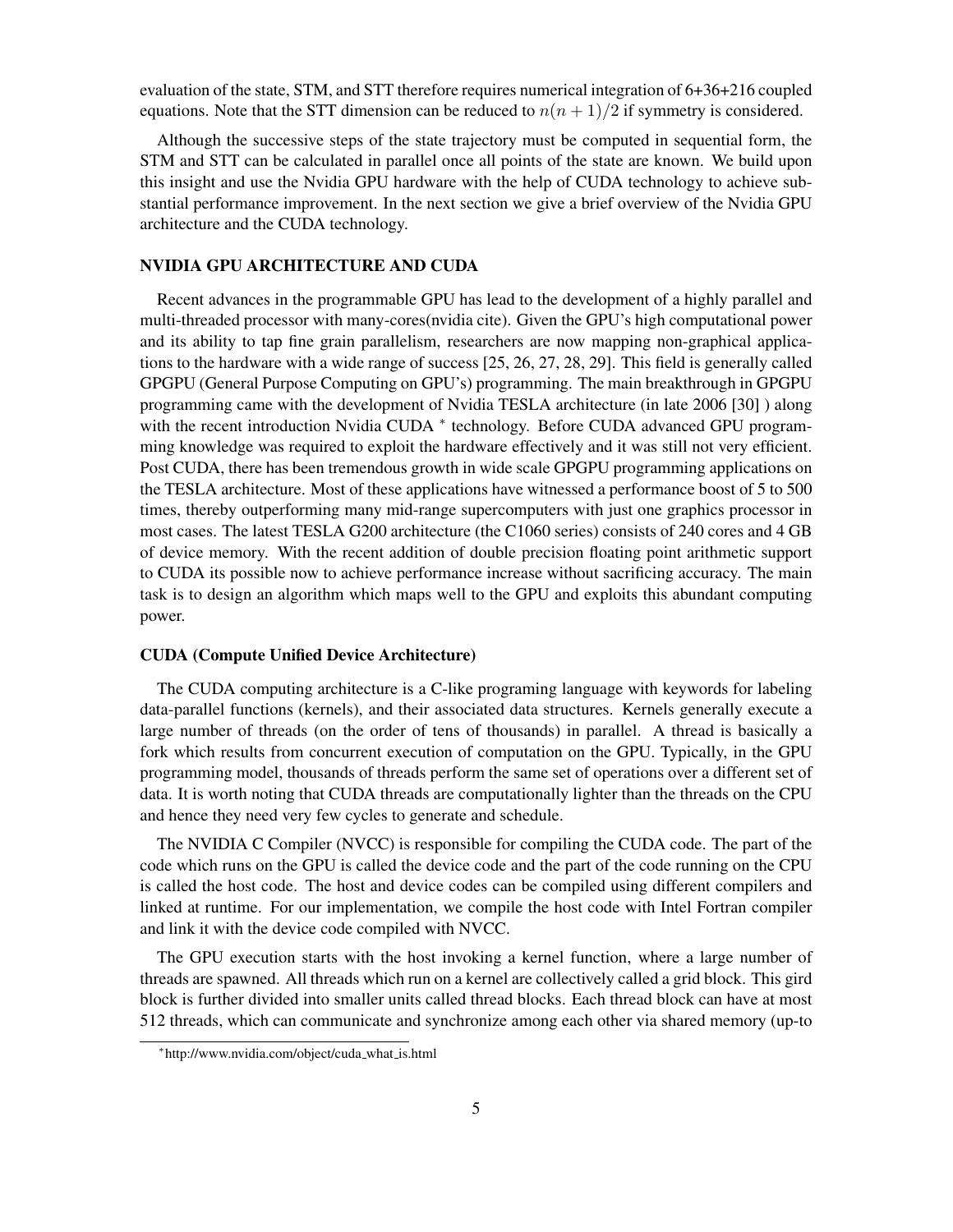16 Kb). When all threads of a kernel complete their execution, the corresponding grid terminates and the execution continues on the host code until another kernel is invoked.

The main points which have to be kept in mind while designing a CUDA algorithm are

- designing a fine-grained parallel algorithm with sufficient amount of independent thread blocks to hide global memory latency (time to access GPU's main memory)
- using shared memory for data reuse within a thread block (shared memory is 300 times faster than global memory)
- coalesced and conflict free memory access between multiple memory abstractions (device memory, shared memory, register memory)
- minimizing and/or hiding CPU-GPU memory transfers (PCI Bus transfers) as they are slow and hence directly affect the performance
- optimizing register usage (total 16384 registers available on G200) which restricts the number of threads and thread blocks which can be deployed simultaneously
- concurrent execution (overlapping work between CPU and GPU)

All of these topics make it challenging to develop algorithms which map effectively to the GPU. Often non-intuitive techniques are developed to map conventionally serial algorithm to the GPU \*. Once a algorithm is developed, achieving high performance (5x-50x) is commonly possible. Very high performance boost (up to 100x or more) are possible only if the algorithm maps efficiently to the GPU hardware and a sufficient amount optimization has been performed. Hence algorithm development is the major activity for consideration when programing in CUDA. Fig [2](#page-6-0) gives a overview of the CUDA programming model.

The next section disscusses the implementation of the fast sensitivity calculation tool.

# HETROGENOUS IMPLEMENTATION

At any given point on the solution trajectory, the STMs and STTs (any order) are a function of the state vector and time at that point. Hence, these sensitivities can be evaluated in parallel once we obtain the state information for the whole trajectory.

Given two STMs which map the partial derivatives between times  $t_i$  to  $t_{i+1}$  and between times  $t_{i+1}$  to  $t_{i+2}$ , then the equivalent STM mapping between times  $t_i$  to  $t_{i+2}$  is given by the chain rule in Eq 4:

$$
\phi^{1}(t_{i+2}, t_{i}) = \phi^{1}(t_{i+2}, t_{i+1})\phi^{1}(t_{i+1}, t_{i})
$$
\n(4)

For a second order STT, the mapping expression from one time to another is more complicated and is calculated in Eq 5.

$$
\phi^2(i+2,i) = \phi^1(t_{i+2}, t_{i+1})^* \phi^2(t_{i+1}, t_i) + (\phi^1(t_{i+1}, t_i))^T^* \phi^2(t_{i+2}, t_{i+1})^* \phi^1(t_{i+1}, t_i)
$$
(5)

Herein lies the motivation to compute STMs and STTs in parallel. Given  $N_t$  number of integration steps required for the state trajectory, the STM and STT from point i to  $i+1$  for all  $i = 1..N_t-1$ 

<span id="page-5-0"></span><sup>∗</sup> http://developer.download.nvidia.com/compute/cuda/sdk/website/samples.html#scan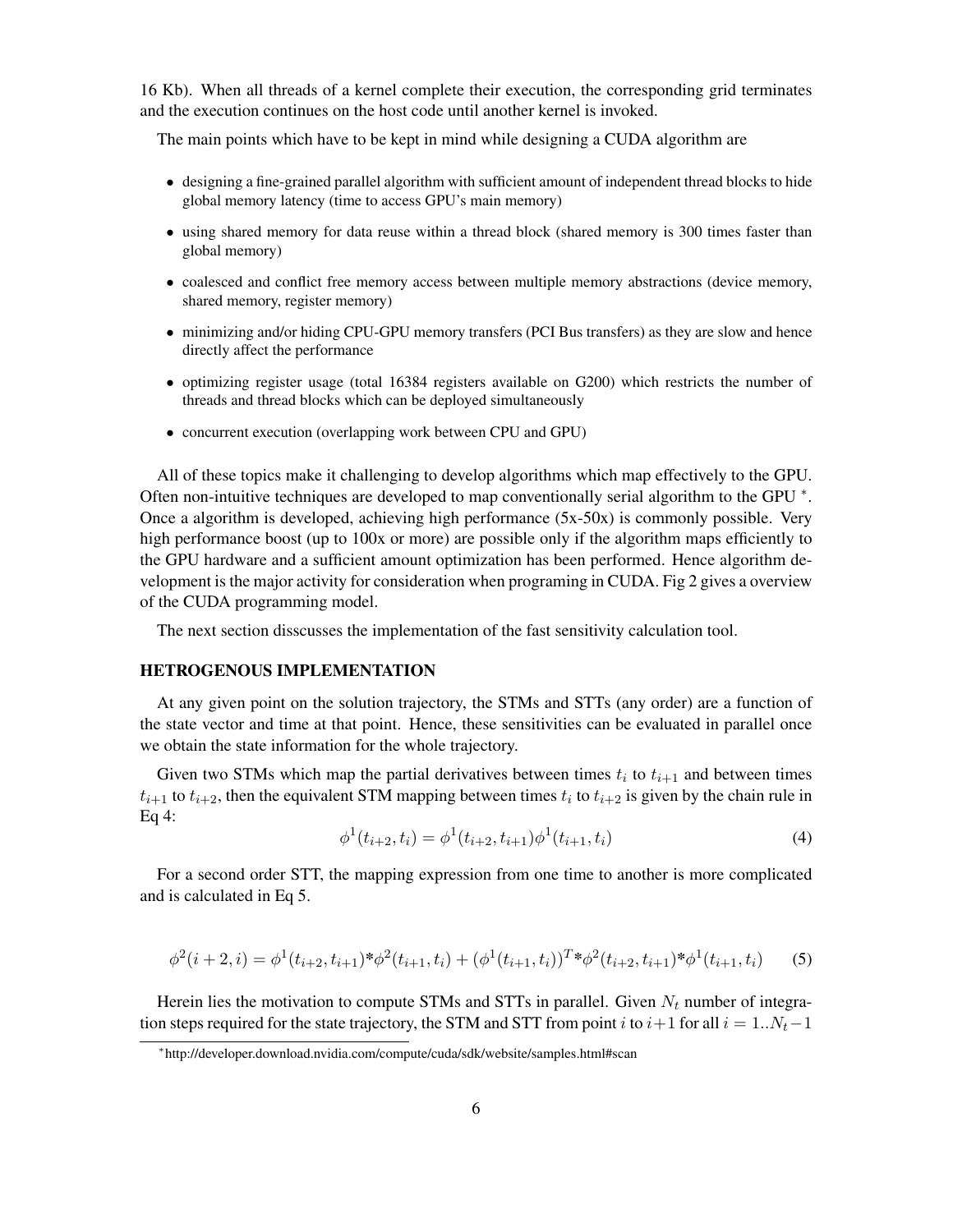

<span id="page-6-0"></span>Figure 2. CUDA programming model [figure taken from [31\]](#page-15-15)

can be calculated in parallel with initial conditions  $I$  and  $0$  respectively. The final state sensitivities with respect to the initial state are then calculated with the recursive evaluations of Eq. 4 and Eq. 5. We call this final step the reduction or reduce step.

The next section discusses this solution strategy in detail.

## Solution Strategy



<span id="page-6-1"></span>Figure 3. Solution Strategy

We start by breaking the CPU generated sequential trajectory into multiple sub-trajectories with each sub-trajectory consisiting of nsub number of integration steps. Figure [3](#page-6-1) shows the basic solution strategy which further breaks a sub-trajectory into various blocks, with each block containing a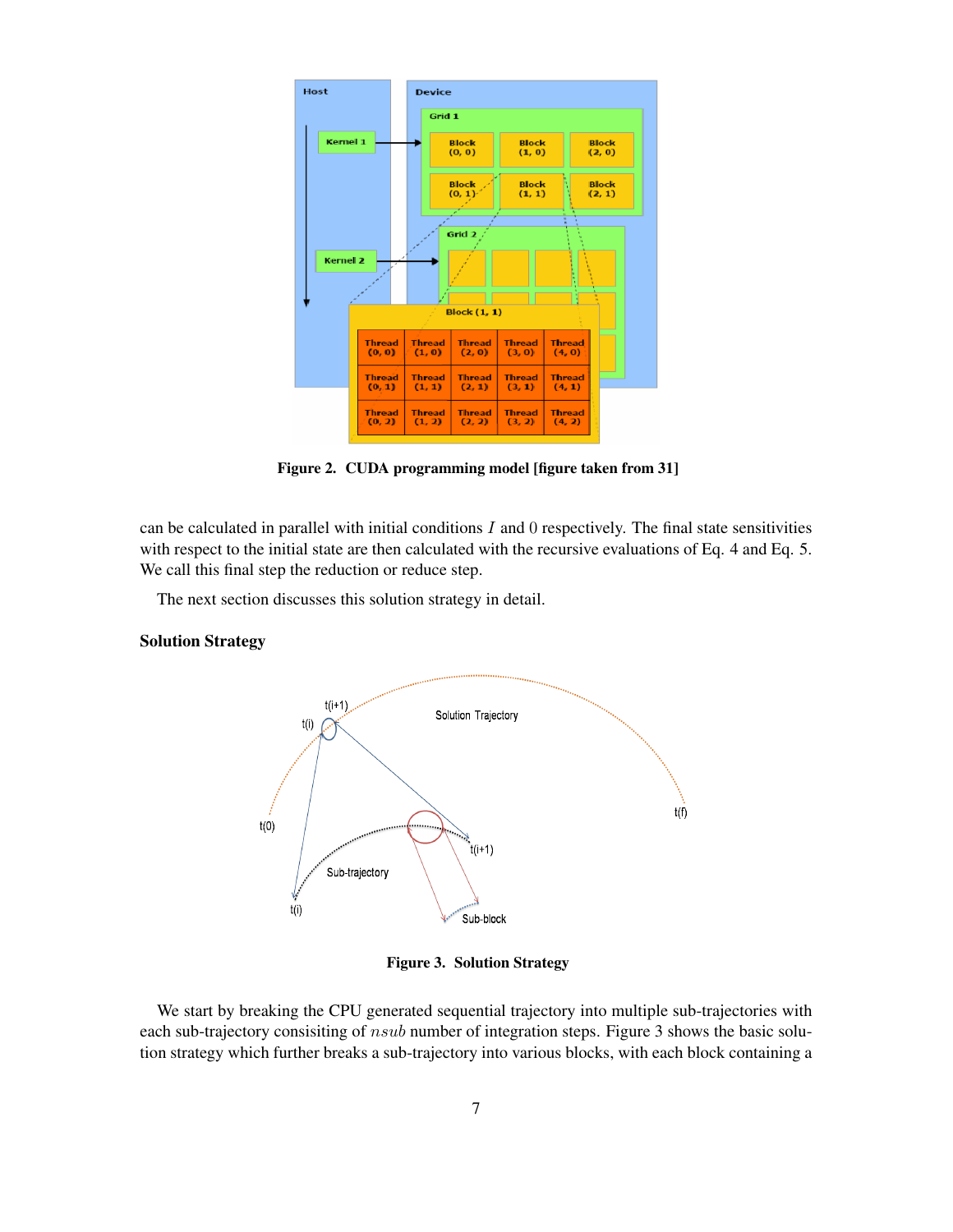certain number of points. As only state information is required to compute the sensitivities between two points in a particular block, this structure is a perfect candidate for explicit parallelism. The sensitivities within each block are mapped to a GPU's thread block and multiple blocks are joined together to form a GPU grid block. The whole grid block is then evaluated in parallel. The final sensitivity matrix is calculated via the chain matrix reduction on the CPU. Further, these computations are repeated for each sub-trajectory which gives rise to multiple levels of parallelism and permits concurrent execution.

To calculate the sensitivities a GPU kernel is invoked as soon as we have the CPU integrated state at each point on a sub-trajectory. So while the GPU is evaluating the sensitivities for the sub-trajectory (i) the CPU advances with the state integration for the sub-trajectory  $(i + 1)$ . This enables overlapping the GPU sensitivity computation with the CPU state integration. Typically, for our first order STM computation the GPU finishes before the CPU has finished integrating the next sub-trajectory. This results in an almost complete computation overlap between the two hardwares, except for the last sub-trajectory computation on the GPU. This heterogeneous computation strategy along with an intelligent memory copy operation exploits the GPU architecture efficiently. The basic execution strategy is the same for both the first and second order STM and STT evaluation.

Next we elaborate on the specifics of the first and second order implementation.

## First order STM implementation

The evaluation of the first order STM from one point to the next is divided into 4 kernel calls. The first kernel is responsible for calculating the initial function evaluation and initializing the global memory for each thread. The global memory holds the state information and the step size taken by the integrator at each point. The next two kernels execute 12 times (sequentially) corresponding to the 12 function evaluations required per time step in the ODE 78 Dormand Prince integrator [\[32\]](#page-15-16) (implemented on the GPU). After execution of kernels 1,2 and 3 we obtain the final state transition matrices between subsequent points on the current sub-trajectory being evaluated.

The kernel 4 is then invoked to locally reduce the STMs in each thread block to a single STM. This operation uses a thread recursion (TR) algorithm. To facilitate faster parallel computations, threads of a particular thread block load matrices in a special order. The TR algorithm for a fictitious thread block size of 8 is as follows

- 1: // Suppose we have in total 8 threads hence 8 first order state transition matrices to multiply in descending order
- 2: // load matrices to each thread in the following order
- 3: thread1 =  $Mat7$ , thread2 =  $Mat3$ , thread3 =  $Mat5$ , thread4 =  $Mat1$
- 4: thread5 =  $Mat6$ , thread6 =  $Mat4$ , thread7 =  $Mat0$
- 5: // this loading can be automated using bitwise operations; next we do recursive multiplication, each matirx multiplication is done is parallel at each iteration and uses shared memory to enable data reuse

- 7: thread1 :  $M76 = M7 * M6$ , thread2 :  $M32 = M3 * M2$ , thread3 :  $M54 = M5 * M4$ ; thread4 :  $M10 = M1 * M0$ ;
- 8: threadssynchronize;
- 9: // 2nd iteration
- 10:  $thread1: M7654 = M76 * M54, thread2: M3210 = M32 * M10$
- 11: threadssynchronize;
- 12: // 3rd iteration
- 13: thread1 : M = M7654 ∗ M3210
- 14: // the final thread then writes the results back into the global memory of the GPU
- 15: for thread  $ID == 1$  do
- 16: // other threads in a thread block just wait
- 17:  $qlobalMem(threadID) = M$
- 18: end for

<sup>6:</sup> // 1st iteration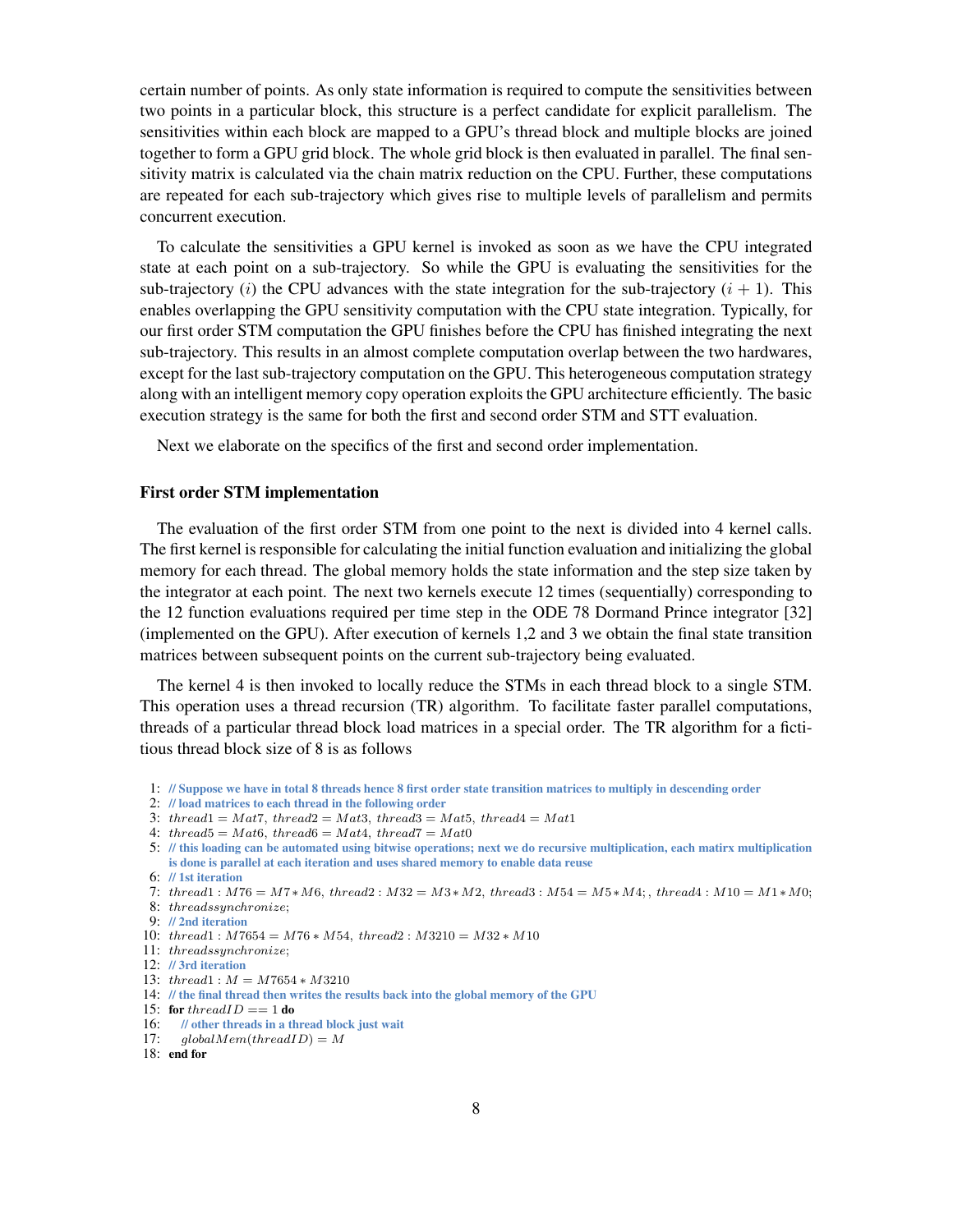

**Each row of the grid represents a sub-trajectory**

<span id="page-8-0"></span>Figure 4. TR algorithm and final CPU reduction

Though the above algorithm is shown for 8 threads per thread block, we use 256 threads per thread block in our actual code. After kernel 4 is finished we are left with limited number of state transition matrices which have to be multiplied (in decreasing order) to get the final state transition matrix for the sub-trajectory. The above procedure except for the final CPU reduction step is repeated for various sub-trajectories. The final reduction step is performed all together for each sub-trajectory on the CPU after the state integration.

Using the TR algorithm we are able to sginificantly reduce to the number of matrices which multiply in the final reduction step on the CPU. This strategy also imparts numerical stability to the STM evaluation as we are always multipliying matrices which are of the same order (approximately).

Figure [4](#page-8-0) shows the TR algorithm and the final CPU reduction operation.

## First order STM + Second order STT implementation

The second order implementation for each sub-trajectory is accomplished by 6 kernel calls and one final complete CPU reduction. As in the previous case, kernel 1 performs the initial function evaluation and global memory intalization for each thread. Kernels 2 to 6 are called 12 times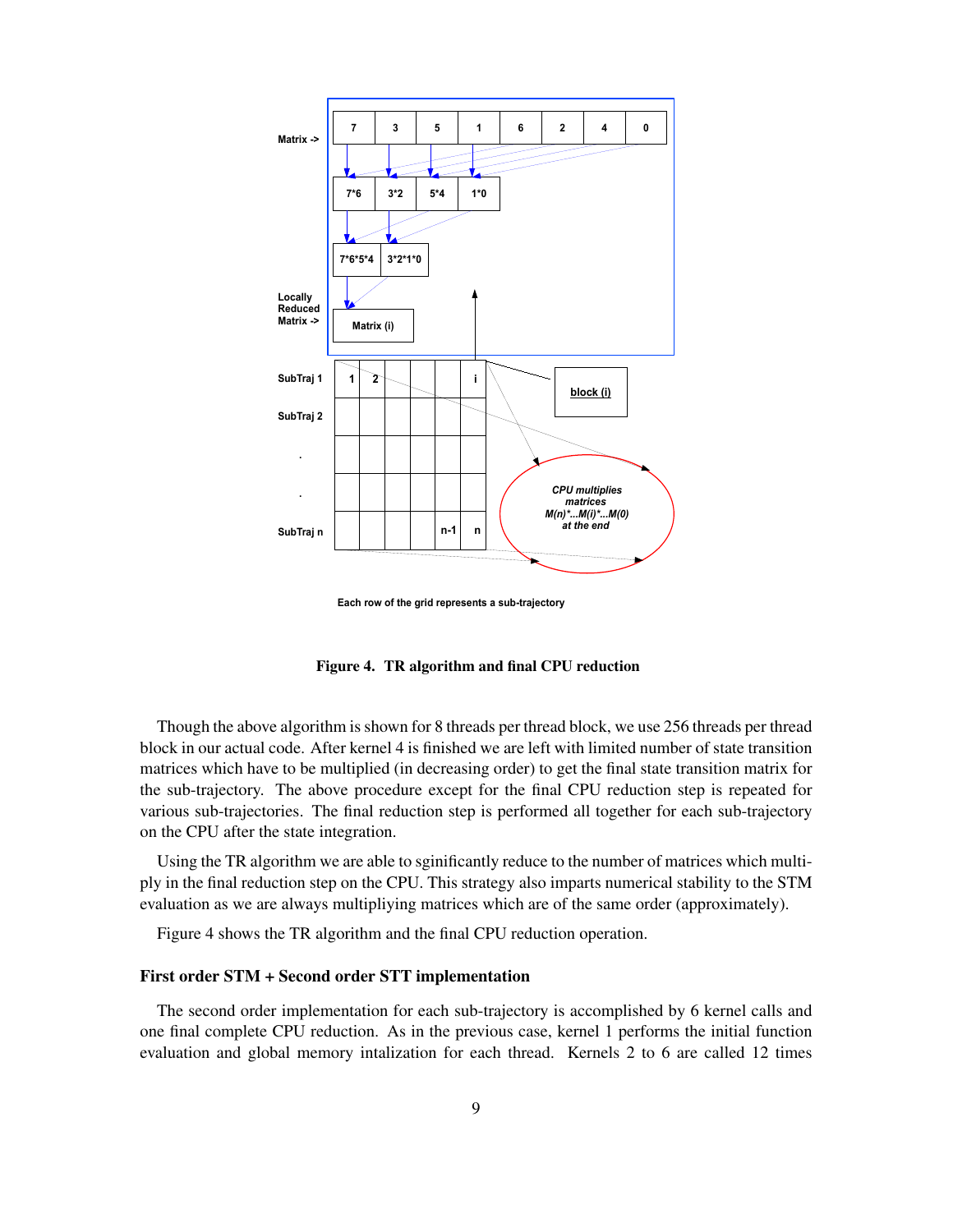

<span id="page-9-0"></span>- Each launch GPU call copies new data to the GPU

Figure 5. General hetrogenous algorithm for sensitivity computation

sequentially, each performing a part of a single function evaluation for one step of the integrator. Specifically, kernels 4 and 5 carry out required the matrix tensor products needed for the second order STT integration. After all kernels are finished we obtain the full first order STM and second order STT between subsequent points on the sub-trajectory. This operation is repeated for all the sub-trajectories, followed by a complete reduction to obtain the final sensitivities on the CPU.

## User interface

We basically replicate the capability of a general integrator where the user provides a set of routines which perform the function evaluation. These routines are programmed in C language as CUDA currently is compatible only with C. The user has full control over the parameters which directly affect the performance of the tool, like the number of points in a sub-trajectory  $(nsub)$ , number of thread blocks, number of sub-trajectories  $(N_s)$ , etc.

The user routines (both for first order STM and second order STT) should be optimized for minimizing global memory transfers and avoiding shared bank conflicts (avoiding threads to read from shared memory in a random fashion) even at the expense of doing more floating point operations (flops). This is often the case for a GPU kernel, as global memory operations are generally more expensive (up-to 300 times slower) then floating point operations on the GPU due to lack of cache memory.

By default the number of points per sub-trajectory (nsub) is set to 30720/scale. The parameter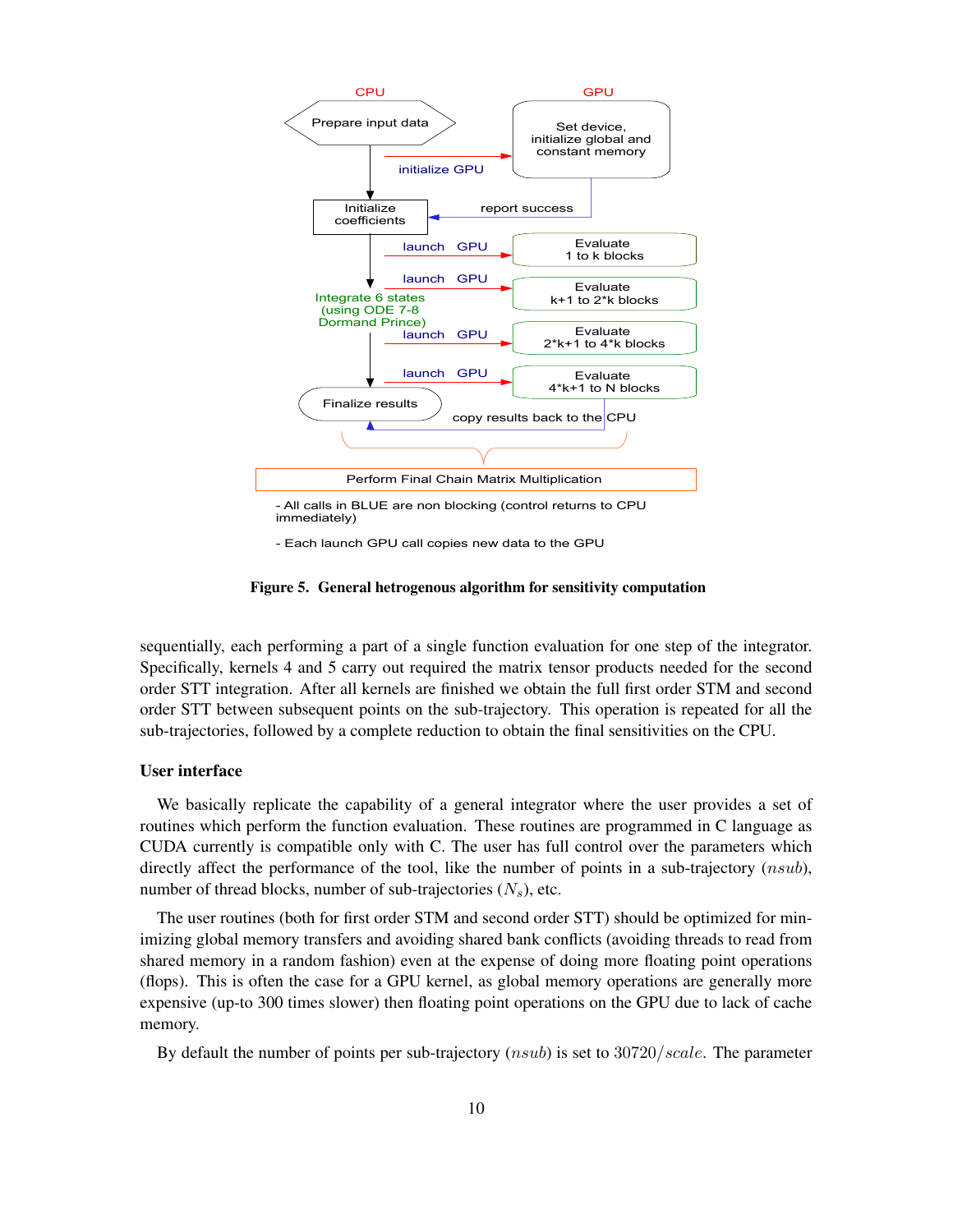$nsub$  has to be a multiple of 16 to achieve high global memory performance on the GPU. By default, the scale parameter has a value of 4 for the first order STM computation and 2 for the second order STT computation. The code automatically handles the last sub-trajectory branch evaluation by launching empty threads on the GPU, if  $N_t$  (number of steps taken by the CPU integrator) for the complete trajectory is not a multiple of nsub.

Figure [5](#page-9-0) depicts the general heterogeneous algorithm.

## **RESULTS**

In this section we evaluate the performance of our new tool against an optimized CPU implementation. A 2-body near earth propagation is used as the test trajectory. We evaluate performance for both the first order STM and second order STT implementation. For the 2-body case the order of integration of the state vector  $(y)$  is 6. Hence the order of integration for the STM computation is 42 (36+6) and the order for the STM plus STT computation its  $258(6 + 36 + 216)$ . We are aware of the symmetry present in the second order STT computation but we currently choose to avoid the added complication in the GPU implementation.

Table [1](#page-10-0) states the initial conditions for the propagated trajectory.

## Table 1. Initial condition (body-fixed frame) for trajectory integration

<span id="page-10-0"></span>

| 8300 (km)<br>Semi-major axis (a)<br>Eccentricity (e)<br>0.49<br>Inclination (i)<br>35 (degrees)<br>9 (degrees)<br>Argument of periapsis $(\omega)$<br>20 (degrees)<br>Longitude of ascending node $(\Omega)$<br>$0$ (degrees)<br>True anomaly at epoch $(\nu)$ | <b>Orbital Parameter</b> | Value |
|----------------------------------------------------------------------------------------------------------------------------------------------------------------------------------------------------------------------------------------------------------------|--------------------------|-------|
|                                                                                                                                                                                                                                                                |                          |       |

For the current computation, the *scale* parameter is set to a default value of 4 for the first order STM computation and 2 for the second order STT computation for all the results. Hence the number of points per sub-trajectory is 7680 and 15360, respectively.

<span id="page-10-1"></span>

| Component type   | Component                               |
|------------------|-----------------------------------------|
| <b>CPU</b>       | 2 x Intel Core 2 Duo $E6550$ @ 2.33 Ghz |
| Operating system | Linux $X86_64$                          |
| <b>GPU</b>       | Tesla C1060                             |
| Memory           | 4 GB                                    |

# Test Hardware

Table [2](#page-10-1) gives the specifications of the test hardware.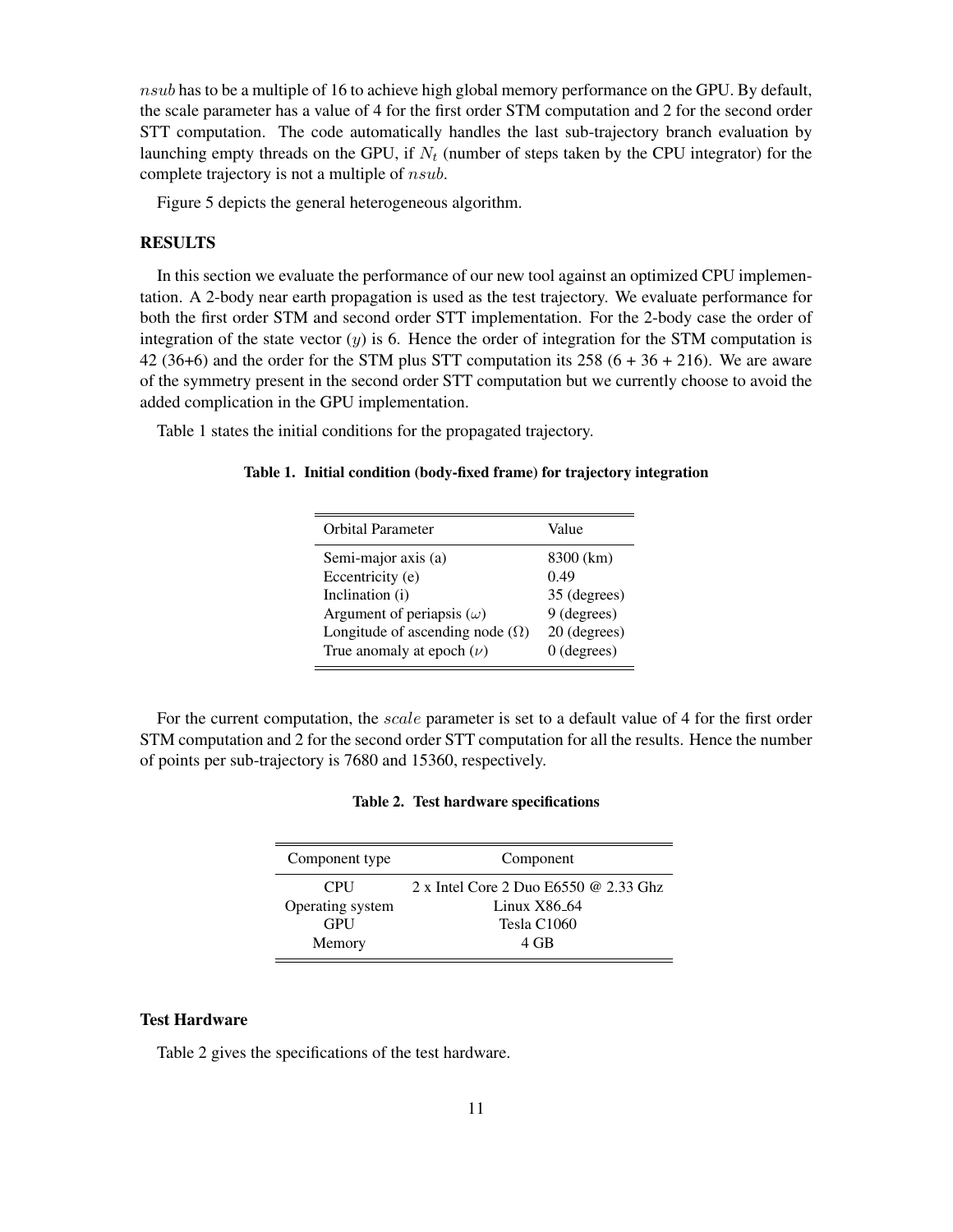#### Table 3. Maximum theoretical performance comparison

<span id="page-11-0"></span>

| Criteria       | <b>CPU</b> | GPU |
|----------------|------------|-----|
| Max SP Gflop/s | 24         | 933 |
| Max DP Gflop/s | 12         | 78  |

Table [3](#page-11-0) gives the theorectical performance of the CPU and GPU used for this example.

The CPU code is compiled with the Intel Fortran compiler version 11.0 with optimization level set to "*-fast*". This enables auto vectorization and inter-procedural optimization. These optimizations result in a 2 times improvement in performance over the un-optimized CPU code. Apart from compiler optimization the CPU code is tuned for high performance Fortran 90.

The CUDA code is compiled using the NVCC compiler version 2.0 . All computations are carried out using a ODE 78 Dormand Prince integrator [\[32\]](#page-15-16) set to unitless tolerance of 1E-14. For consistency and importance to the astrodynamics community, IEEE compliant double precision arithmetic has been used for all the results presented.

| Tof (days) | State only (CPU) | $State + STM (CPU)$ | State + STM (GPU plus CPU) |
|------------|------------------|---------------------|----------------------------|
| 4.25       | 0.10             | 0.38                | 0.12                       |
| 17.00      | 0.39             | 1.52                | 0.41                       |
| 25.00      | 0.58             | 2.29                | 0.60                       |
| 68.00      | 1.54             | 6.11                | 1.58                       |
| 100.00     | 2.32             | 9.15                | 2.35                       |
| 136.00     | 3.09             | 12.19               | 3.13                       |
| 200.00     | 4.54             | 17.86               | 4.60                       |

#### <span id="page-11-1"></span>Table 4. Performance table for first order sensitivity computation

#### First order STM computation

Table [4](#page-11-1) gives the performance of our tool compared to the corresponding CPU implemenation for first order STM plus state computation.

We define speedup by Eq. 6

$$
speedup = \frac{(CPU\ time\ for\ integrating\ sensitivity\ its\ along\ with\ the\ state)}{(CPU\ time\ for\ integrating\ the\ state + GPU\ time\ for\ integrating\ sensitivity\}} \tag{6}
$$

This speedup is always less then the theoretical maximum speedup, defined by Eq. 7

$$
speedup_{max} = \frac{(CPU\ time\ for\ integrating\ sensitivities\ along\ with\ the\ state)}{(CPU\ time\ for\ integrating\ only\ the\ state)}\tag{7}
$$

Figure [6](#page-12-0) shows the speedup we achieve over the full CPU implementation with respect to time of flight. As we are able to almost completely hide the first order STM calculations on the GPU, the final speedup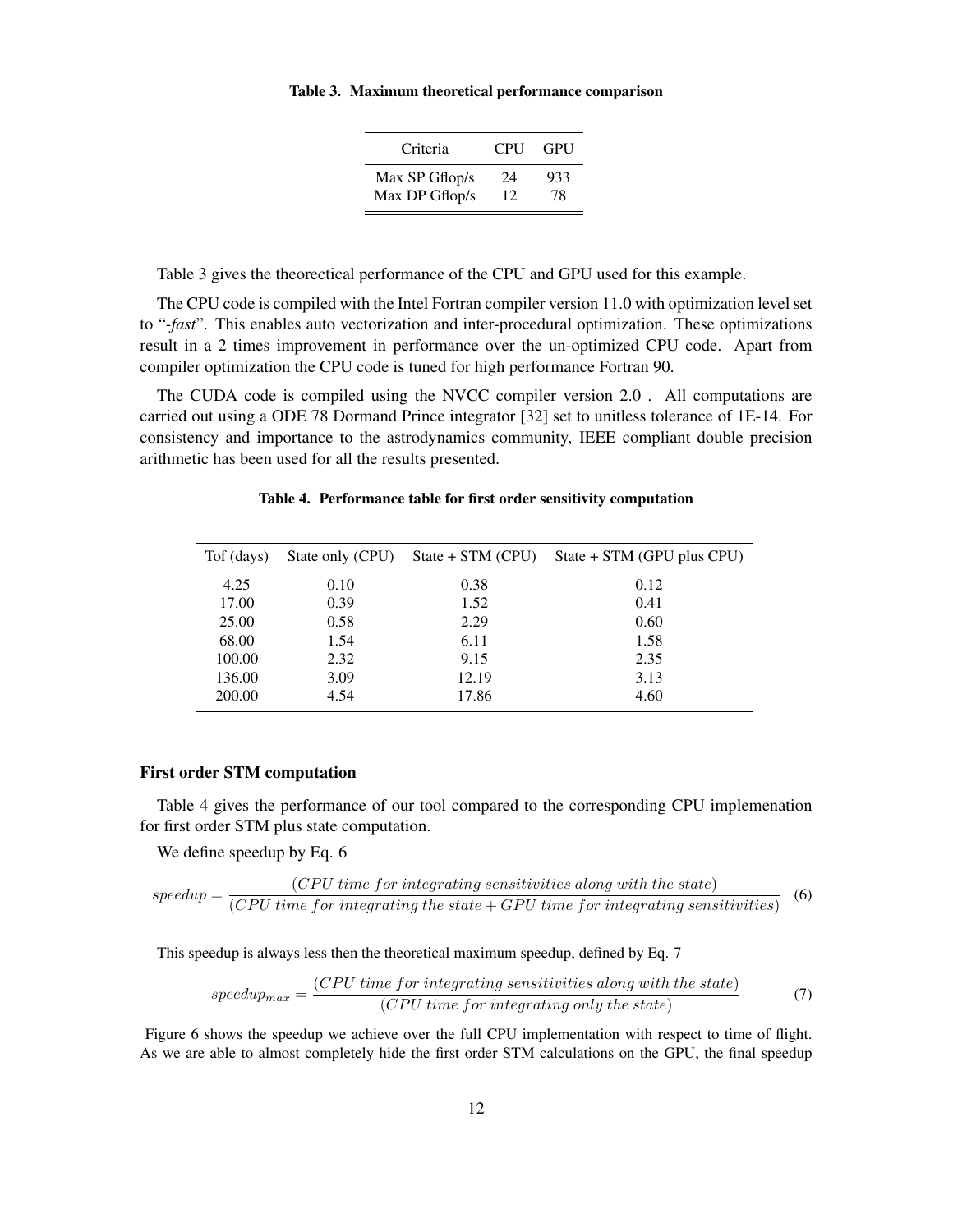

<span id="page-12-0"></span>Figure 6. Speedup for complete STM computation

approaches the theoretical maximum value (Fig [6\)](#page-12-0). In terms of speed, our GPU implemenation of the STM plus state is almost as fast as the the CPU implementation of the states only. Therefore, we approximately achieve the conventionally diffcicult to compute STM calculations for free. We further note that, for a computationally more expensive STM calculation (e.g higher dimension state and complicated force models) the theoretical speedup limit will be much higher and so will be our speedup over the CPU implementation.

#### First order STM + Second order STT computation

| Tof (days) | State only (CPU) | $State + STM + STT (CPU)$ | $State + STM + STT (GPU plus CPU)$ |
|------------|------------------|---------------------------|------------------------------------|
| 4.25       | 0.10             | 3.58                      | 0.32                               |
| 17.00      | 0.39             | 14.29                     | 1.15                               |
| 25.00      | 0.59             | 21.63                     | 1.76                               |
| 68.00      | 1.53             | 56.10                     | 4.54                               |
| 100.00     | 2.31             | 85.00                     | 6.77                               |
| 136.00     | 3.06             | 112.50                    | 8.43                               |
| 200.00     | 4.48             | 167.70                    | 11.94                              |

<span id="page-12-1"></span>Table 5. Performance table for first order sensitivity computation

Table [5](#page-12-1) gives the performance of our tool compared to the corresponding CPU implemenation for the second order STT, the first order STM, and state computation.

Figure [7](#page-13-0) shows the speedup over the CPU implementation with increasing time of flight. We can see that the speedup is more impressive than the first order STM implementation because the dimension of the STT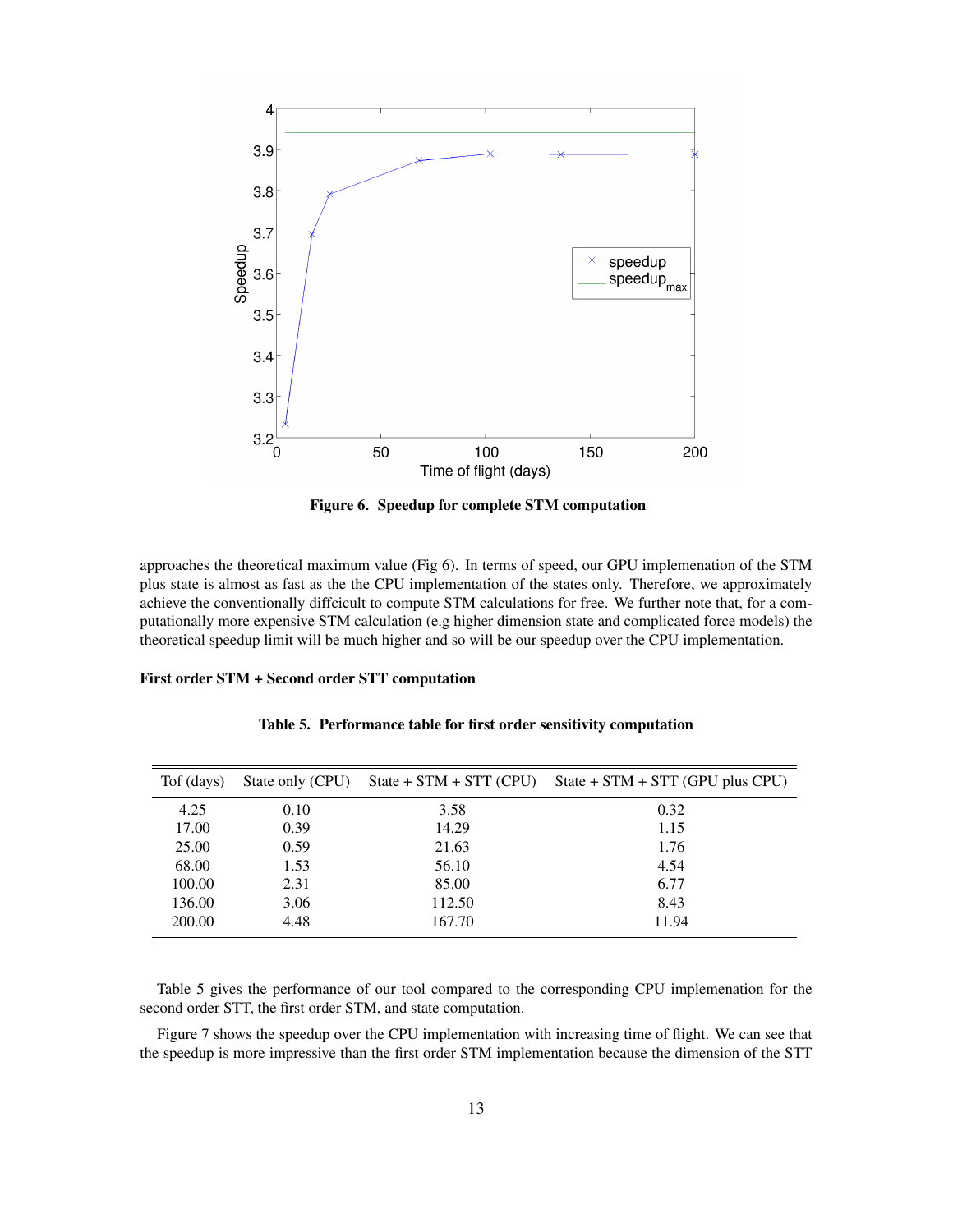

<span id="page-13-0"></span>Figure 7. Speedup for complete STM plus STT computation

is 6 times larger. Due to the final complete reduction being done on the CPU (as opposed to the first order STM case) we are not able to efficiently overlap the computations between the GPU and CPU. Still we are able to achieve an order of magnitude speed improvement over the CPU implementation. As the GPU favors computation over memory operation, we expect this speedup value to be higher for more computationally expensive STT evaluations.

It is worthwhile to note that the GPU performs 8 times (approximately) faster in single precision mode than in double precision mode.

#### Numerical acuuracy

The ODE 78 integration on the GPU is accurate up to 14 digits when compared to the CPU integration. This has been achieved by designing numerically stable algorithms and by not using fast intrinsic math functions on the GPU. The final first order STM and second order STT have relative errors of 1E-13 (approximately) for smaller propagations ( $>=100$  s/c revs). For longer propagations ( $>=1000$  s/c revs) the final relative error in the computation is 1E-11 (approximately).

It is well known that after large number of space craft revolutions both the STM and STT become very large. On the CPU computing these sensitivities leads to rounding errors as large matrices are multiplied by small matrices at each successful integration step. While on the GPU, as the matrices are reduced in thread blocks in parallel, they are always of approximately the same order during multiplication. Even when they are finally reduced on the CPU they have a more stable rounding error behavior, as the matrices are again of the same order approximately. This explains the increase in relative error as the number of revolutions of the spacecraft increases. The STM from the GPU are therefore closer to the truth than those computed on the CPU for long propagations.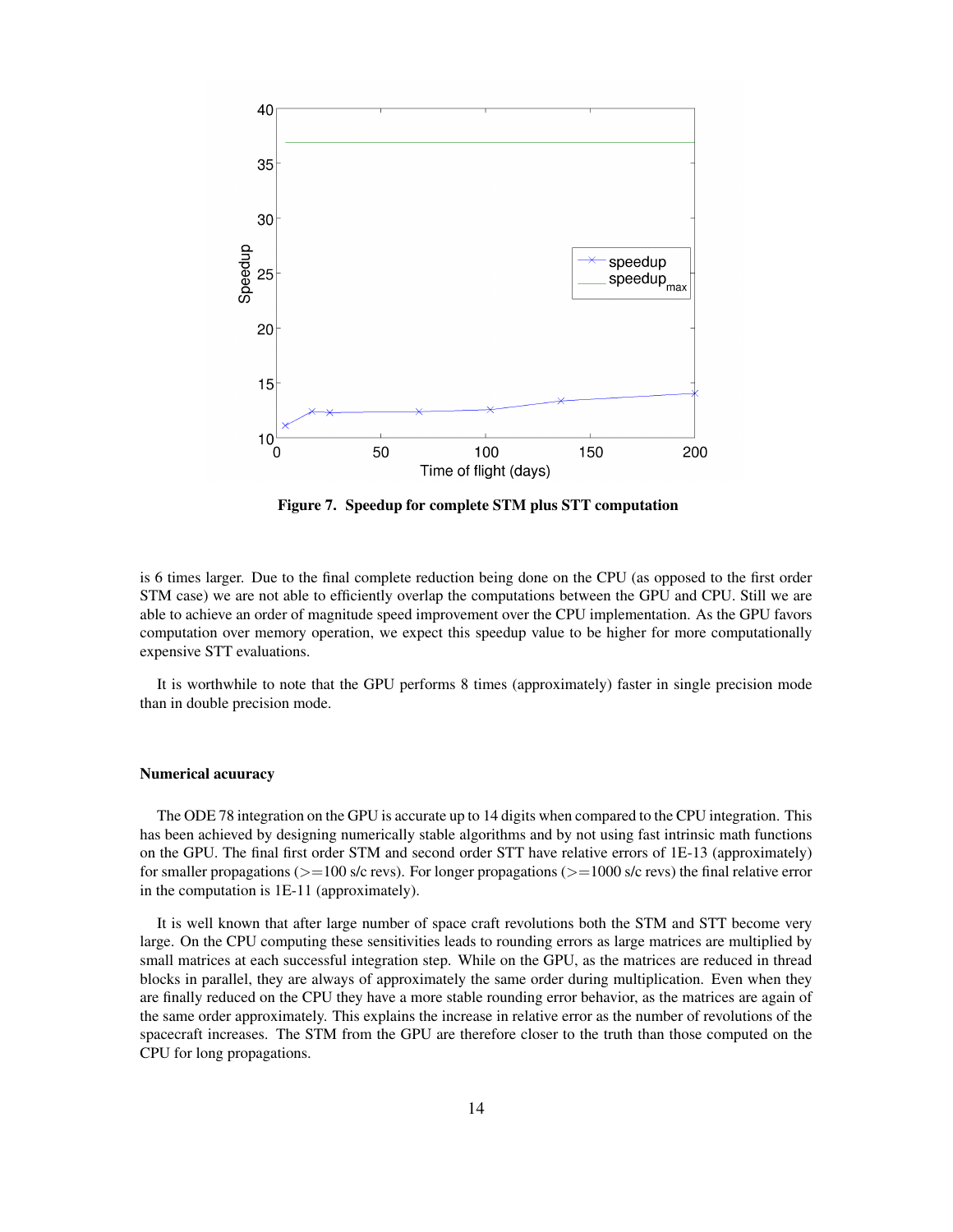#### **Conclusion**

We propose a new tool capable of computing first and second order sensitivities in parallel for gradient based numerical optimization. The proposed tool implements a heterogeneous algorithm, utilizing both the CPU and GPU concurrently to achieve substantial performance increase. We are able to compute the first order sensitivities for almost no extra computational cost than compared to integrating just the states on the CPU. As for the second order sensitivities, we are able to compute them at up to 14 times faster for a 2-body trajectory integration example. The error in the sensitivities calculated by our tool when compared with their CPU counterparts is 1E-13 approximately. Further, our implementation is numerically more stable for long trajectory propagations compared to an equivalent CPU implementation. The software is general in its design and can applied to any gradient based optimization problem which requires fast and accurate sensitivities.

As part of future work, implementing automatic sensitivity calculation using numeric differencing and other approaches on the GPU is a promising area to work towards. Enabling real time sensitivity generation on the GPU using ephemeris data is also being considered.

Given the performance, accuracy and generality of our tool, it is well suited for application to a wide range of numerical optimization problems. Problems which are intractable due to their high computational complexity and/or dimension can now be attempted more readily without the burden of slow sensitivity calculations.

#### ACKNOWLEDGEMENTS

The authors would like to acknowledge the Nvidia CUDA community forums for their valuable inputs.

#### REFERENCES

- <span id="page-14-0"></span>[1] S. F. P. Saramgo and S. V. JR, "Optimization of the trajectory planning of robot manipulators taking into account the dynamics of the system," *Mechanism and machine theory*, 1998, pp. 883–894.
- <span id="page-14-1"></span>[2] D. E. Clough and F. W. Ramirez, "Mathematical modeling and optimization of the dehydrogenation of ethylbenzene to form styrene," *American Institute of Chemical Engineers Journal*, Vol. 22, 2004.
- <span id="page-14-2"></span>[3] G. J. Whiffen and J. A. Sims, "Application of a novel optimal control algorithm to low-thrust trajectory optimization," *Proceeding of the 11th Annual AAS/AIAA Space Flight Mechanics Meeting*, 2001, pp. 1524–1540.
- <span id="page-14-3"></span>[4] W. Feehery and P. Barton, "Dynamic optimization with state variable path constraints," *Computers and Chemical Engineering*, Vol. 22, No. 9, 1998, pp. 1241–1256.
- <span id="page-14-4"></span>[5] S. Sayan and A. Kiraci, "A Numerical Optimization Algorithm for Identification of Policy Options to Rehabilitate a Publicly Managed, Pay-As-You-Go Based Pension System," Computing in Economics and Finance 1999 932, Society for Computational Economics, Mar. 1999.
- <span id="page-14-5"></span>[6] A. E. Bryson and Y.-C. Ho, "Applied Optimal Control," 2006.
- <span id="page-14-6"></span>[7] R. P. Russell, "Primer Vector Theory Applied to Global Low-Thrust Trade Studies," *Journal of the Guidance,Control and Dynamics*, Vol. 30, 2007, pp. 460–472.
- <span id="page-14-7"></span>[8] R. P. Russell, *Global Search and Optimization for Free-Return Earth-Mars Cyclers*. 2004.
- <span id="page-14-8"></span>[9] H. Shen and P. Tsiotras, "Optimal Two-Impulse Rendezvous Between Two Circular Orbits Using Multiple-Revolution Lambert's Solutions," *Journal of Guidance, Control, and Dynamics*, Vol. 26, 2003, pp. 50–61.
- <span id="page-14-9"></span>[10] P. Rao, B. Sutter, and P. Hong, "Six-Degree-of-Freedom Trajectory Targeting and Optimization for Titan Launch Vehicles," *Journal of Spacecraft and Rockets*, Vol. 34, No. 3, 1997, pp. 341–346.
- <span id="page-14-10"></span>[11] D. G. Hull, "Numerical Derivatives for Parameter Optimization," *Journal of Guidance, Control, and Dynamics*, Vol. 2, 1979, pp. 158–160.
- <span id="page-14-11"></span>[12] P. E. Gill, W. Murray, and M. A. Saunders, "SNOPT: An SQP Algorithm for Large-Scale Constrained Optimization," *Society for Industrial and Applied Mathematics*, Vol. 47, 2005, pp. 99–131.
- <span id="page-14-12"></span>[13] A. E. Petropoulos and R. P. Russell, "Low-Thrust Transfers using Primer Vector Theory and a Second-Order Penalty Method," August 2008.
- <span id="page-14-13"></span>[14] J. T. Betts, "Survey of Numerical Methods for Trajectory Optimization," *Journal of Guidance, Control, and Dynamics*, Vol. 21, 1998, p. 193.
- <span id="page-14-14"></span>[15] R. S. Park and D. J. Scheeres, "Nonlinear Mapping of Gaussian Statistics: Theory and Applications to Spacecraft Trajectory Design," *Journal of Guidance, Control and Dynamics*, Vol. 29, 2006, pp. 1367– 1375.